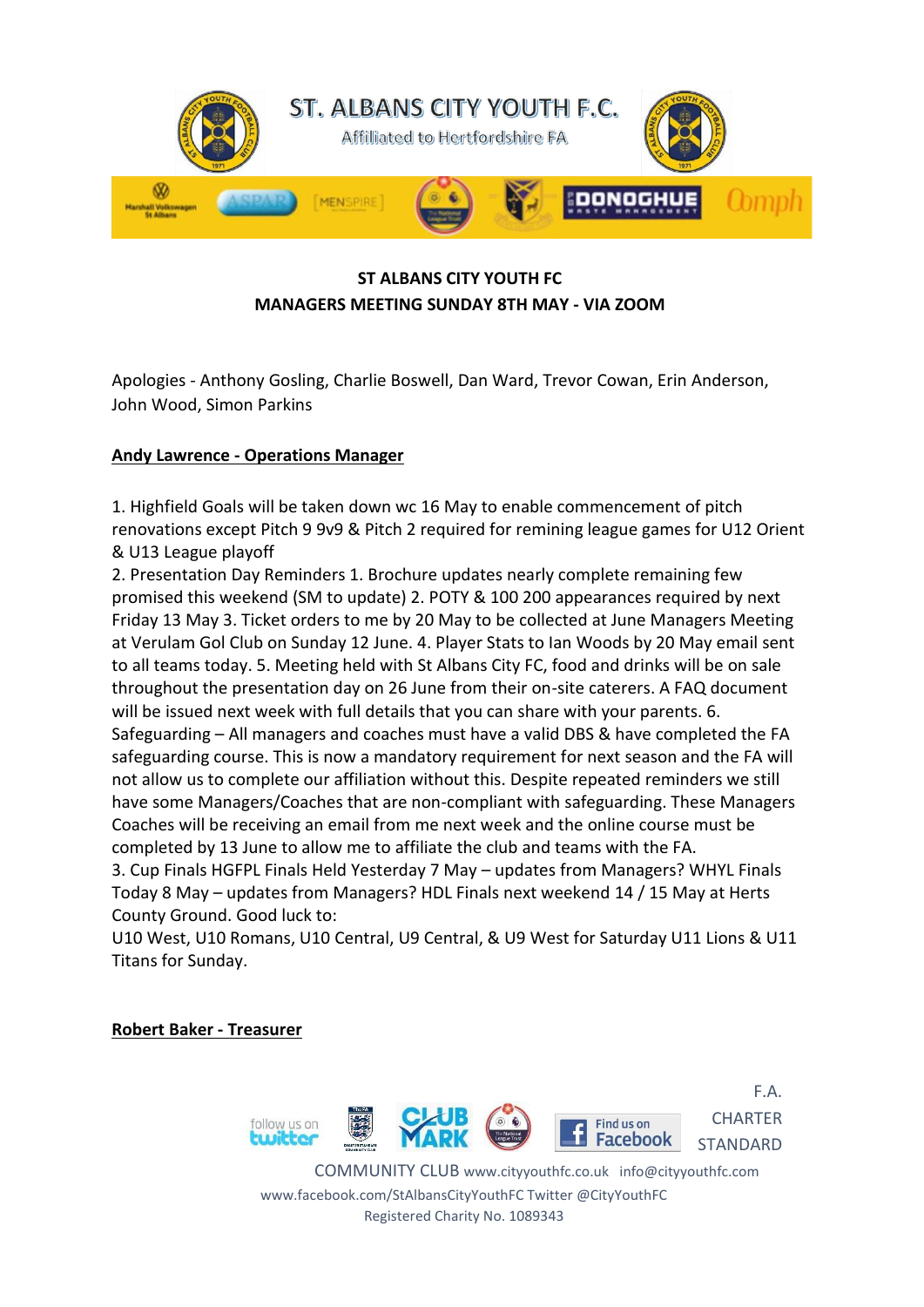

Expense claims to be sent to Robert.

Clarification that the club will fund entry to summer tournaments up to two per team. Registration Fees - the system for next season will operate from around  $1<sup>st</sup>$  July. An email will be sent out with details of this.

## **Steve Mann - Commercial Manager**

## **National League Trust Evaluation 2021/2 and Funding 2022/3**

Both the Evaluation and New Application are complete. Huge thanks to Robert for providing all the financials for the evaluation.

## **Club 50th Beer Festival on Friday 13th May**

Next Friday. Target attendance was 150. Now at 300+ All sponsors offered 3 free tickets. Pub In the Park to Sponsor - £350 signed Band cost £150 Will net around £1,400 – pay for 10 new Sambas for Highfield.

## **Summer Tournaments**

Boys Tournament – Full and all places paid for. Sponsor ASPAR Girls Tournament – Full and all places paid for. Sponsor Caffe Carluccio's Skip, Barriers, Toilets all booked – all 'free of Charge' BBQ booked Ice Cream Man Booked Medals – 360 in stock will save £500 cf June 2021 New >> Pitch Sponsors – all 9 now sold ..£810 net. Ben producing now. Volunteers – request has gone out. Coming in now. Forecast Revenue £7-9,000.

## **Presentation Day**

Pennants designed and ordered – 1st June delivery Brochure –Deadline 29th April we had 67 of 90 teams as at the Deadline. Currently at 83/90. With 3 of those from Chris Samways. As always this is incredibly time consuming but almost there.

Individual Team Sponsorships



F.A. **CHARTER** STANDARD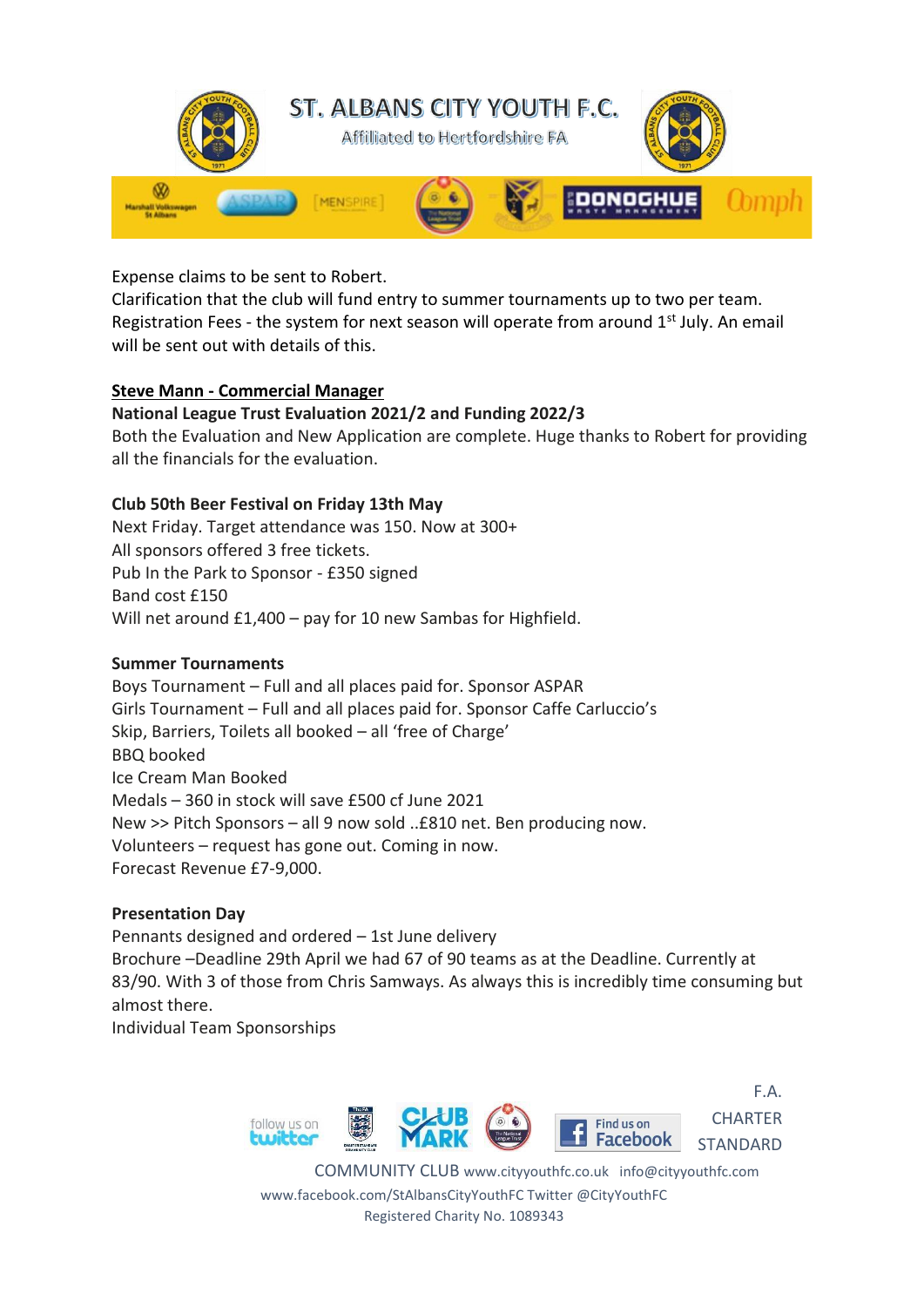

Coming in thick and fast now. 16 so far in 2022. **Kit Sponsorships to be handed out – 8 so far** Verulam  $GC - 2$  (1 B, 1G) Carluccios  $-1$  (1 B)  $ASPAR - 2 (2G)$ Waitrose  $-1$  (1G) ITP-1 (1B) Holiday Tea Bar – 1 Charity

## **St Albans Community Lottery**

3 weeks since launch. We have sold 239 tickets to 124 supporters. We account for 38% of all sales. Our annual (and statistically 90%+ of sales 'remain') will give us £6,214 annually on a rolling basis.

Target is now 300 tickets or £7,800 by PD.

#### **Newsletter**

May will go out this Friday.

# **200 Club**

Still only 76 members. I will keep trying – especially at the Beer Festival

## **Footy Boot Collections**

65 pairs sold so far raising £325. We still have 100 pairs to (clean!) and sell. Forecast Revenue £750.

#### **Merchandise**

Golden Anniversary Polo Shirts. Now on sale. Over 350 now sold. <https://shop.htsports.co.uk/product24430719catno7100719.html>

#### **Community Engagement**

Meetings in the last month with: Radio Verulam, Hers FA, Youth Talk, Oaklands College, Links Academy,



F.A. **CHARTER** STANDARD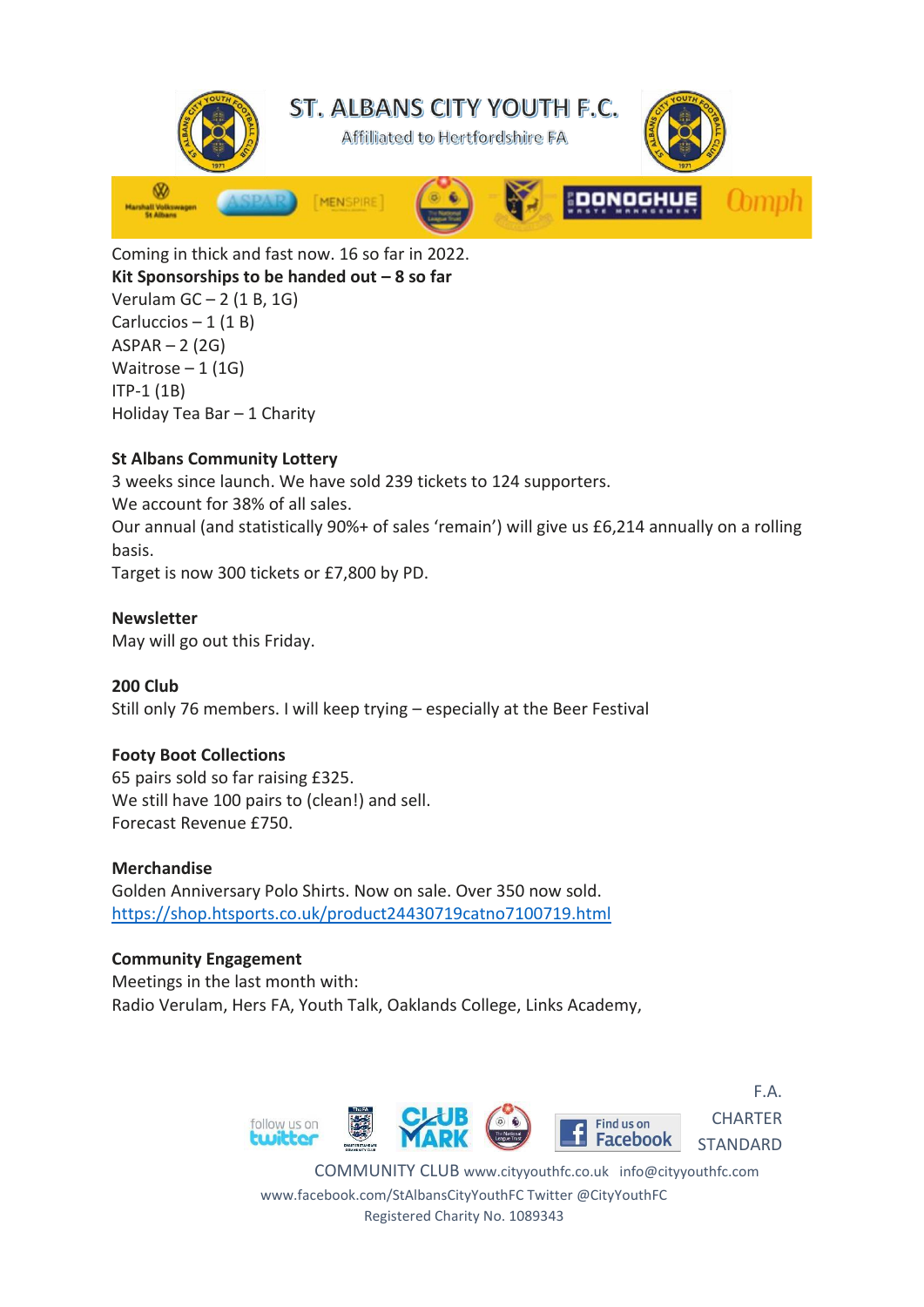

#### **Planned for Future Delivery**

Golf Day-23rd September – details and invites will go out wb  $23^{rd}$  May Quiz Night in October

#### **Section Reports**

#### **Inclusive Section - Tracy Light**

Tracy's detailed report is available from Andy Lawrence or Geoff Watts

#### **Girls Section - Sarah Kropman**

Congratulations to the four girls teams that got to the HGFPL finals yesterday. The u12 Central and u13 North were both so unlucky to lose on penalties, whilst the u15 also lost. The u13 Wildcats won their senior shield final 1-0 (beating Goffs Oak).

We anticipate having 30 teams for September (the largest amount ever!). This is very much in line with us having signed up to the pledge.

Thanks to everyone for their hard work throughout the season and for completing online match cards etc to avoid us having to pay any fines. Good luck to the teams touring next weekend to Bognor Regis- have a lovely time.

#### **Foundation Phase - Steve Neville**

SN thanked the foundation phase in accommodating 11 new players from the waiting list. He advised that the new Girls Pathway had been launched including the formation of a new Women's Team for the season 23/24 and that he would be circulating FAQs for the pathway next week.

#### **Youth Development Section - Jon Cassidy**



COMMUNITY CLUB www.cityyouthfc.co.uk info@cityyouthfc.com www.facebook.com/StAlbansCityYouthFC Twitter @CityYouthFC Registered Charity No. 1089343

F.A.